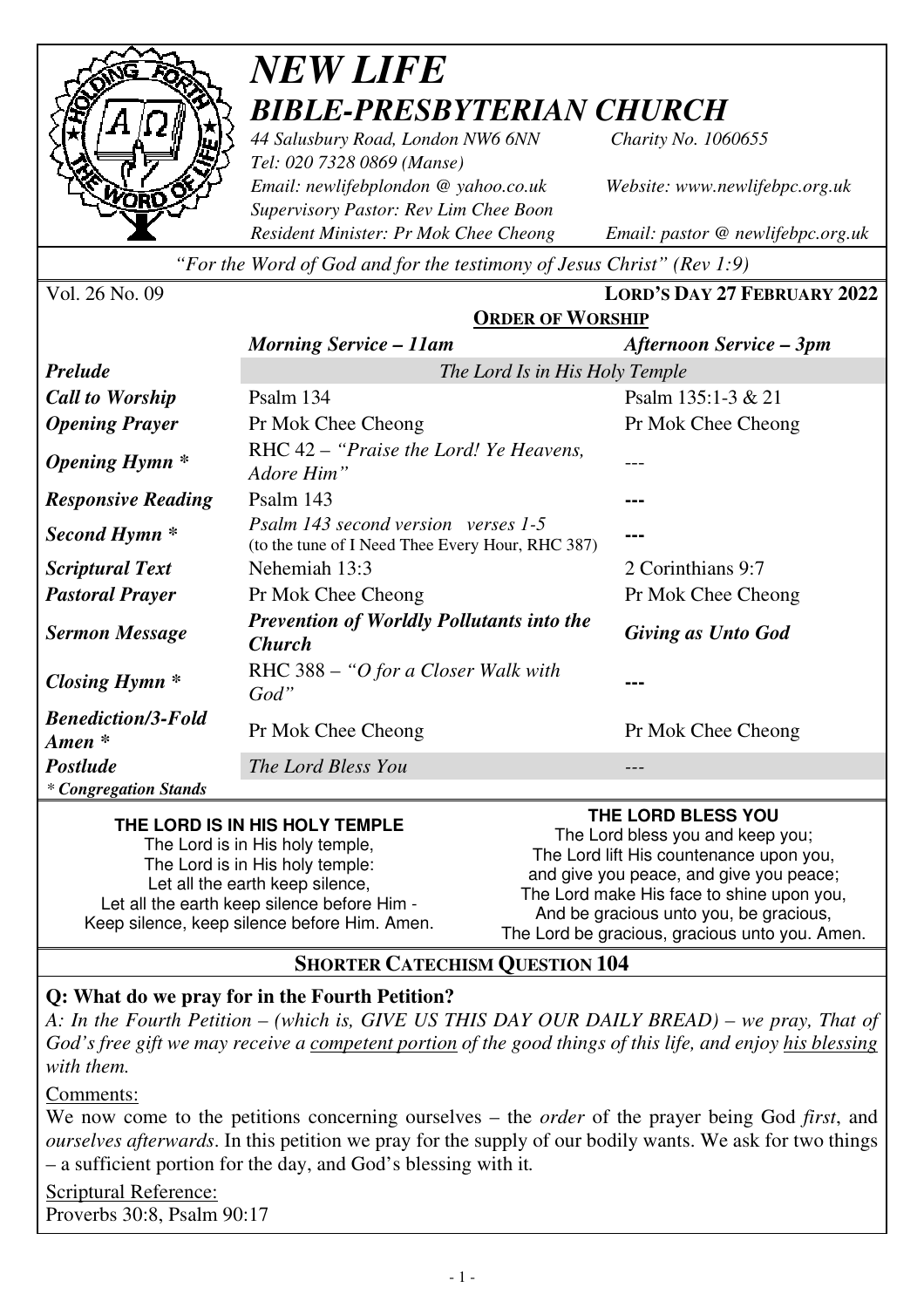# **THE CHRISTIAN IN AN AGE OF SPIRITUAL CONFUSION**

## **Introduction**

The growing interest in the occult is a phenomenon of our time, although occultic practices have also been around since the time of the Old Testament (Lev 19:26-31). When the author was ministering in a BP church in Western Australia some years ago, he and his wife visited a market in Fremantle, and found a store with a lady selling occultic advice and services.

Some of the more common forms of occultic activities today include astrology, geomancy, necromancy, astrology, horoscopes, geomancy, crystal gazing, and fortunetelling, fantasy games and Halloween, Diablos and other violent or occutlic computer game and Ouija boards and others. These practices may seem innocent and harmless to some, but they can be a doorway to deception, leading to enslavement to sin and to the Devil.

#### **1. Occult Activities**

The New Age Movement is gaining ground with each passing day. The latest manifestation is an obsession over crystals that supposedly have cosmic power. Their "energy," we are told, can influence our lives and businesses for good or evil.

The word "occult" simply means "hidden," implying hidden forces or knowledge. It covers a wide range of practices that include spiritism, psychism, cabalism (remember the Bible Code of Michael Drosnin?), horror movies, freemasonry, channelling, witchcraft, sorcery, telling the future from tarot cards, crystals and palmistry, astrology and similar things.

Groups like the freemasons and "holy laughter" advocates also dabble with occultic activities in their beliefs and practices, sometimes unknowingly. An article in Computer Times (21 April 1999) had a whole section on computer games, one of them being "Advanced Dungeons and Dragons." This includes a segment on how to cast spells and combat wizards and demons. These games are obtainable from most computer shops today. Let parents and their children be forewarned of this before it is too late. Restraint, counsel and correction may be needed here for some.

## **2. Just Inquisitive?**

Most people who get involved in the occult are either just inquisitive or seeking something that God has not allowed us (for example, consulting the dead). But the Word of God is not silent on this subject. Leviticus 19:26, 31 says, *"Ye shall not eat any thing with the blood: neither shall ye use enchantment, nor observe times…Regard not them that have familiar spirits, neither seek after wizards, to be defiled by them: I am the Lord your God."*

The practice of the occult is strongly condemned in the Bible. It is an abomination to God and He will not leave unpunished those who indulge in these forbidden activities.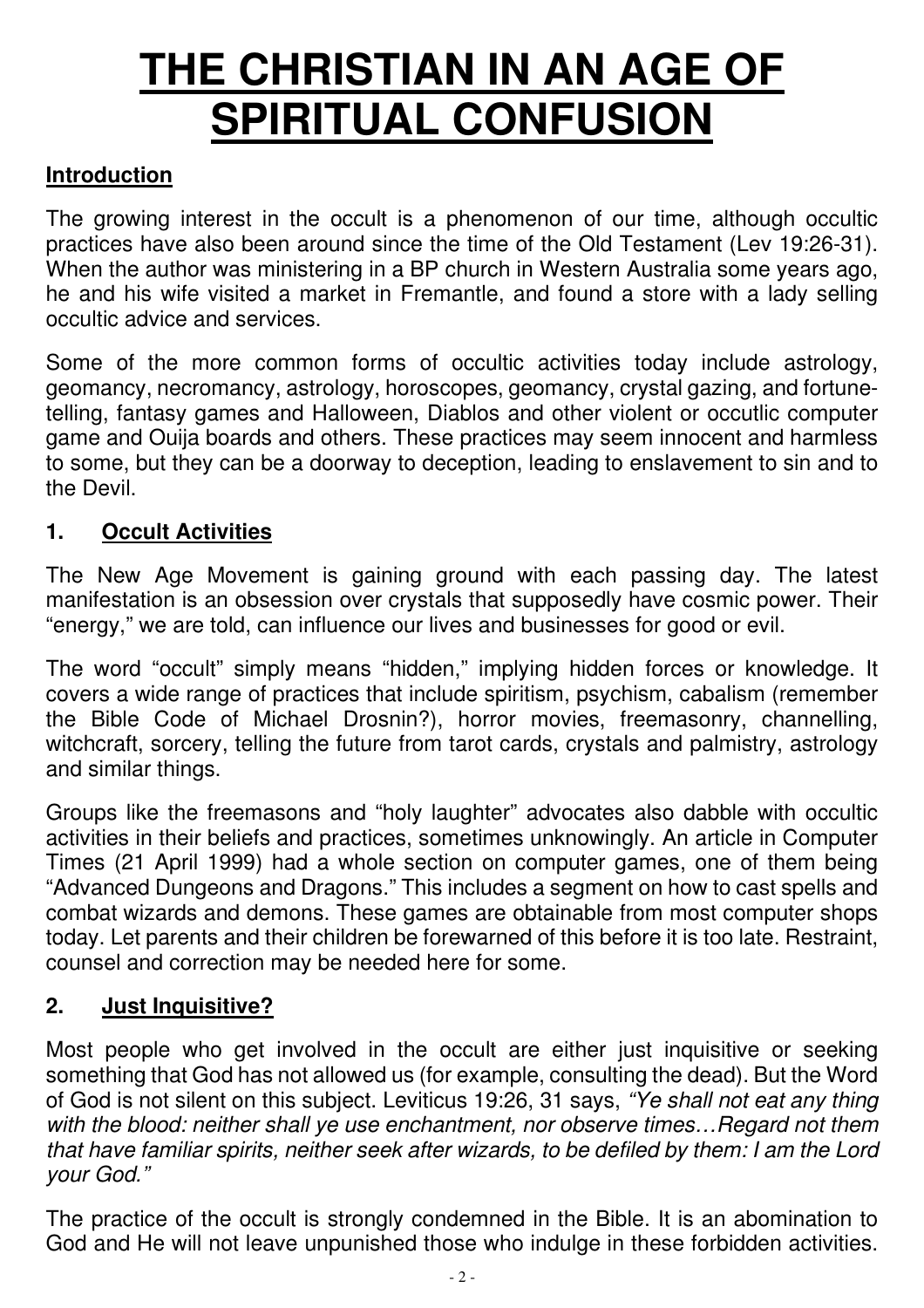Saul consulted the witch of Endor, and he was severely dealt with (1 Sam 28:7–20). We need to remember that, *"The secret things belong unto the Lord our God: but those things which are revealed belong unto us and to our children for ever, that we may do all the words of this law"* (Deut 29:29). This Scripture reminds us to resort only to the written Word of God when we need help; to consult the occult world is asking for trouble.

#### **3. Inner Healing?**

New Age practices such as channelling and yoga, hypnotic music, transcendental meditation (TM), and non-traditional alternative forms of treatment like reiki (ie using inner power transferring from a body to apparently cure sick people), have mesmerised many who are in search of spiritual healing and contentment. Instead of seeking the living and true God, many are misled into trusting the counterfeit, thinking that it will satisfy them and bring "inner healing."

The Word of God warns believers not to have anything to do with these practices. In Deuteronomy 18:9–12, our Lord says, *"When thou art come into the land which the Lord thy God giveth thee, thou shalt not learn to do after the abominations of those nations. There shall not be found among you any one that maketh his son or his daughter to pass through the fire, or that useth divination, or an observer of times, or an enchanter, or a witch, Or a charmer, or a consulter with familiar spirits, or a wizard, or a necromancer. For all that do these things are an abomination unto the Lord: and because of these abominations the Lord thy God doth drive them out from before thee."*

Do not play with fire or else we may be burned by it including geomancy and spell casting and tarot cards and the palmistry.

## **4. Age of Delusion**

The New Testament has the same emphasis on total separation from the occult. One of the things clearly condemned in Galatians 5:20 is witchcraft or sorcery. Ephesians 6:12 warns of "the rulers of the darkness of this world." Simon Magnus, who was dabbling with the occult, was severely admonished (Acts 8:9–11), as were Elymas the magician (Acts 13:8) and the medium of Philippi (Acts 16:16–18).

This is an age of deception and delusion. The powers of darkness are so influential that even today they can deceive the people with signs and wonders (Matt 24:24). For example, the author and his wife have visited India for missions for more twenty times, and they also visited a religious centre in Bangalore where the former guru Sai Baba (he died a few years ago) was and the latter claimed to perform supernatural acts to impress their followers, and know their thoughts in advance. He teaches transcendental meditation and yoga and other new age techniques to bring about spiritual wellness in people apparently and claimed one million followers are one time. We should not be alarmed at such phenomena, because we have been forewarned by our Lord Jesus Christ about false prophets doing "great signs and wonders . . . [to] deceive" (Matt 24:24–25). Involvement in the occult can only lead to spiritual bondage and fear, and expose gullible people to possible demonic obsession and even possession.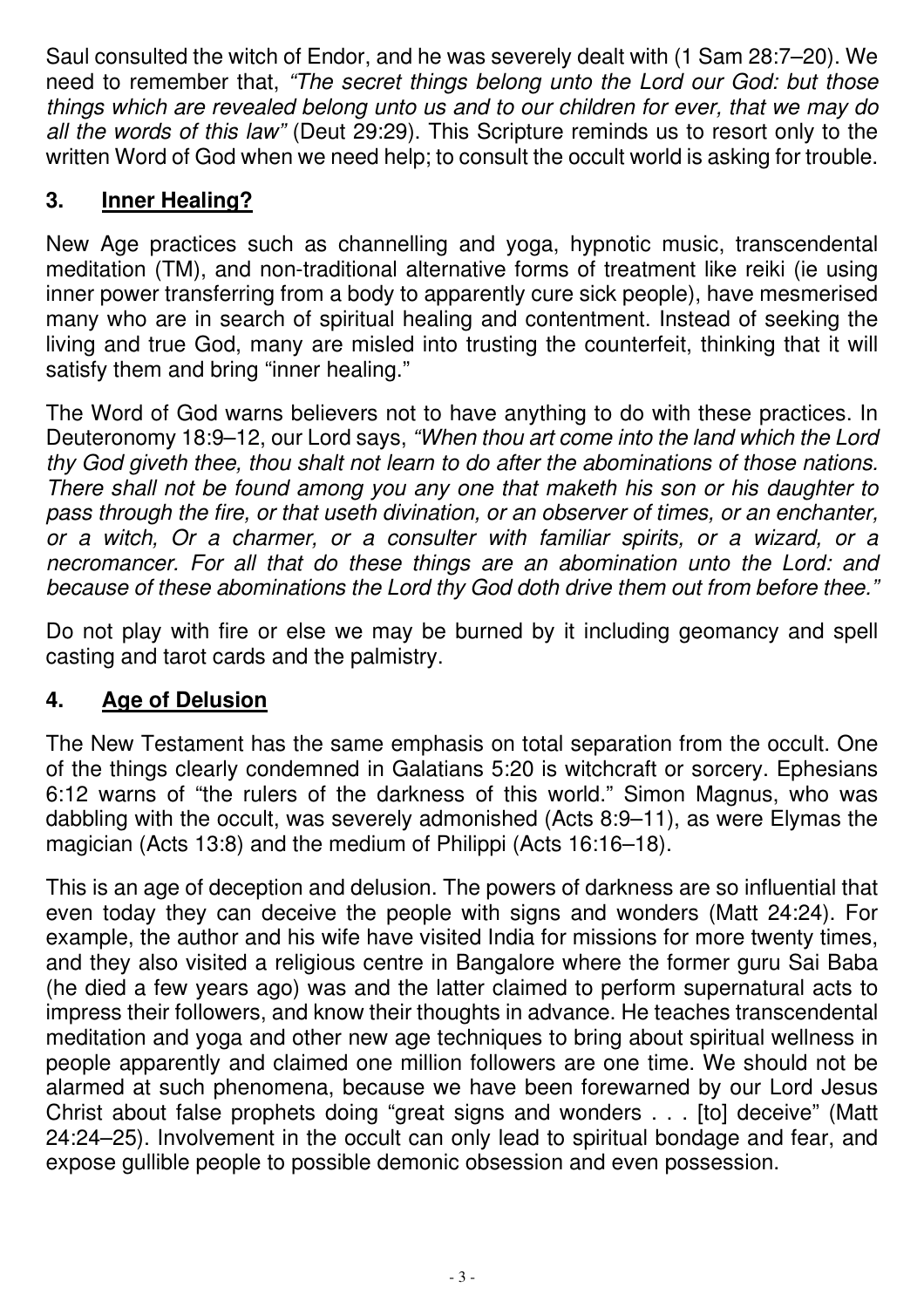#### **5. The Believer and the Occult**

The ultimate end for those who persist in these occultic and abominable practices is eternal condemnation in hell; the Apostle John tells us that those excluded from heaven will include spell casters, wizards, witches and sorcerers (Rev 22:15). But what about Christians who become involved in the occult or even the cults like the Mormons, Jehovah Witnesses, Christian Science, Scientology and Freemasons?

Let us be clear; a child of God cannot be demon-possessed, for the Holy Spirit indwells him. Remember 1 John 4:4, **"***Ye are of God, little children, and have overcome them: because greater is he that is in you, than he that is in the world."* It is possible, however, that believers can be negatively influenced by spiritual forces from the diabolical source. To guard against these attacks of the Evil one, we are told to submit to God and resist the Devil, who will then "flee from us" (1 Pet 4:8–9; Jas 4:7). Christians are also told to put on the full armour of God, to withstand the wiles of the Devil (Eph 6:10–18).

If a believer persists in occultic activities, God may discipline him or her (as He does all sons; Heb 12:5–11), and such punitive action may well have temporal consequences. The only way of deliverance from the occult is through belief and faith in our Lord Jesus Christ. Romans 1:16 says, **"***For I am not ashamed of the gospel of Christ: for it is the power of God unto salvation to every one that believeth."*

#### **Conclusion**

Our Lord Jesus Christ came to die on the cross for our sins to break the bondage of sin and stronghold of the Evil one and we are to repent of our sins and trust in Him as our Lord and God, and put on the whole Armour of God (Eph 6;11-18). Only a saving relationship with Jesus our Lord can protect us. Seek Christ and Obey His Word and submit to His will, and do so constantly. Flee from these things and follow after righteousness, godliness, truth, with those who call on God out of a pure heart (2 Tim 2:22; 1 Tim 6:11–12). Jesus Christ is the only way for victory over sin and bondage of the evil one and there is no other (John 14:6).

adapted and edited from Pastor Jack Sin, Church Bulletin of Sovereign Hope BP Church, Singapore